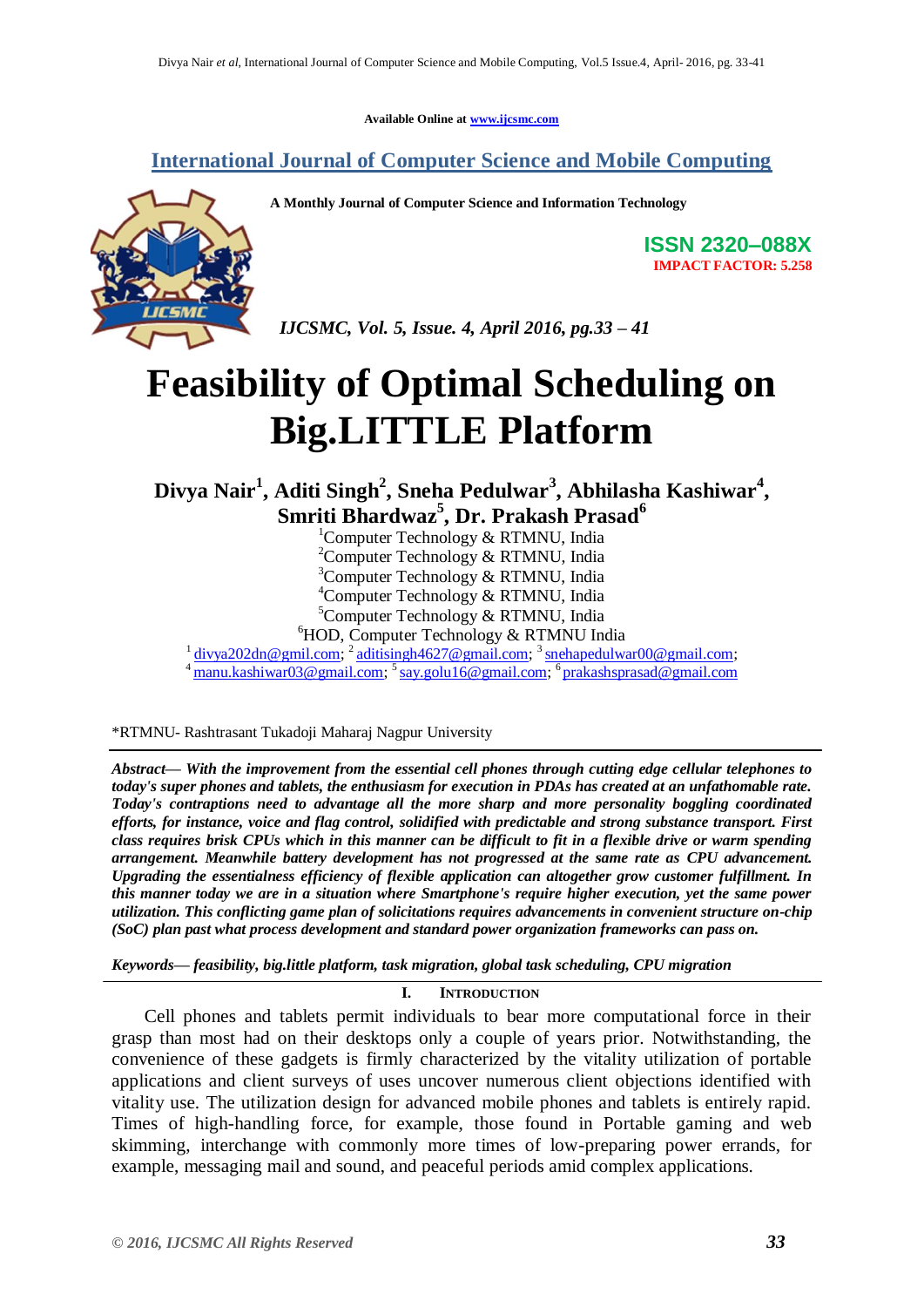ARM big.LITTLE[2] combining so as to handle exploits this variety in required execution two unique processors together in a solitary SoC. The huge processor is intended for most extreme execution inside of the portable force spending plan. The littler processor is intended for greatest productivity and is equipped for tending to everything except the most extreme times of work.

 Progresses on chip designs towards multi-centers have given two general alternatives to constant booking: worldwide planning that permits an undertaking to relocate starting with one center then onto the next and apportioned booking that prohibits the movement. Sadly, battery advancements have not encountered the same development as whatever is left of equipment parts in portable handsets. Most cellular telephones are controlled by lithium particle batteries that can give ordinarily the vitality of different sorts of batteries in the same portion of space. Notwithstanding, the cutting edge in battery innovation demonstrates that the main option left right now to broaden the battery life of cell telephones is lessening the force utilization at the equipment level and outlining more vitality proficient applications and working frameworks. The exploration group, equipment producers and OS creators effectively discovered positive answers for broaden the battery life of portable handsets at various levels, for example, equipment, working framework, remote innovations and applications. In any case, these endeavors are restricted by the substantial layering existing on Smartphone stages that makes troublesome misusing cross layer advancements, which may be genuinely clear.

#### **II.** T**EN REASONS TO USE big.LITTLE PLATFORM**

ARM big.LITTLE™ innovation is turning out to be progressively perceived inside of the business as the route forward to meet the requests of higher execution with low power utilization in cell phones.

1) Can you switch on every one of the centers on the double?

2) Is the product like existing systems like DVFS and SMP planning?

3) Can it keep running with Android™ today, without any progressions to Android?

4) How does big.LITTLE empower higher execution?

5) How does big.LITTLE empower more prominent vitality reserve funds than simply bringing down the voltage?

6) Are the force reserve funds accessible from big.LITTLE huge at the framework level?

7) Can big.LITTLE spare force on superior errands as well?

8) How much client level code should be changed to bolster big.LITTLE?

9) Can there be an alternate number of enormous and LITTLE centers?

10) I hear it's difficult to utilize... how confused is it?

#### **Explanation:-**

1) Can you switch on every one of the centers without a moment's delay?

 In the prior big.LITTLE programming models (group movement and CPU relocation), the product exchanged in the middle of centers and couldn't switch all centers on all the while. In the later programming model, Global Task Scheduling, programming can empower all centers to be dynamic without a moment's delay in light of the fact that the OS knows about the enormous and LITTLE centers in the framework and is in direct control of string designation among the accessible centers. With Global Task Scheduling the OS power administration components will keep on sitting still unused centers similarly it does in standard multi-center frameworks today.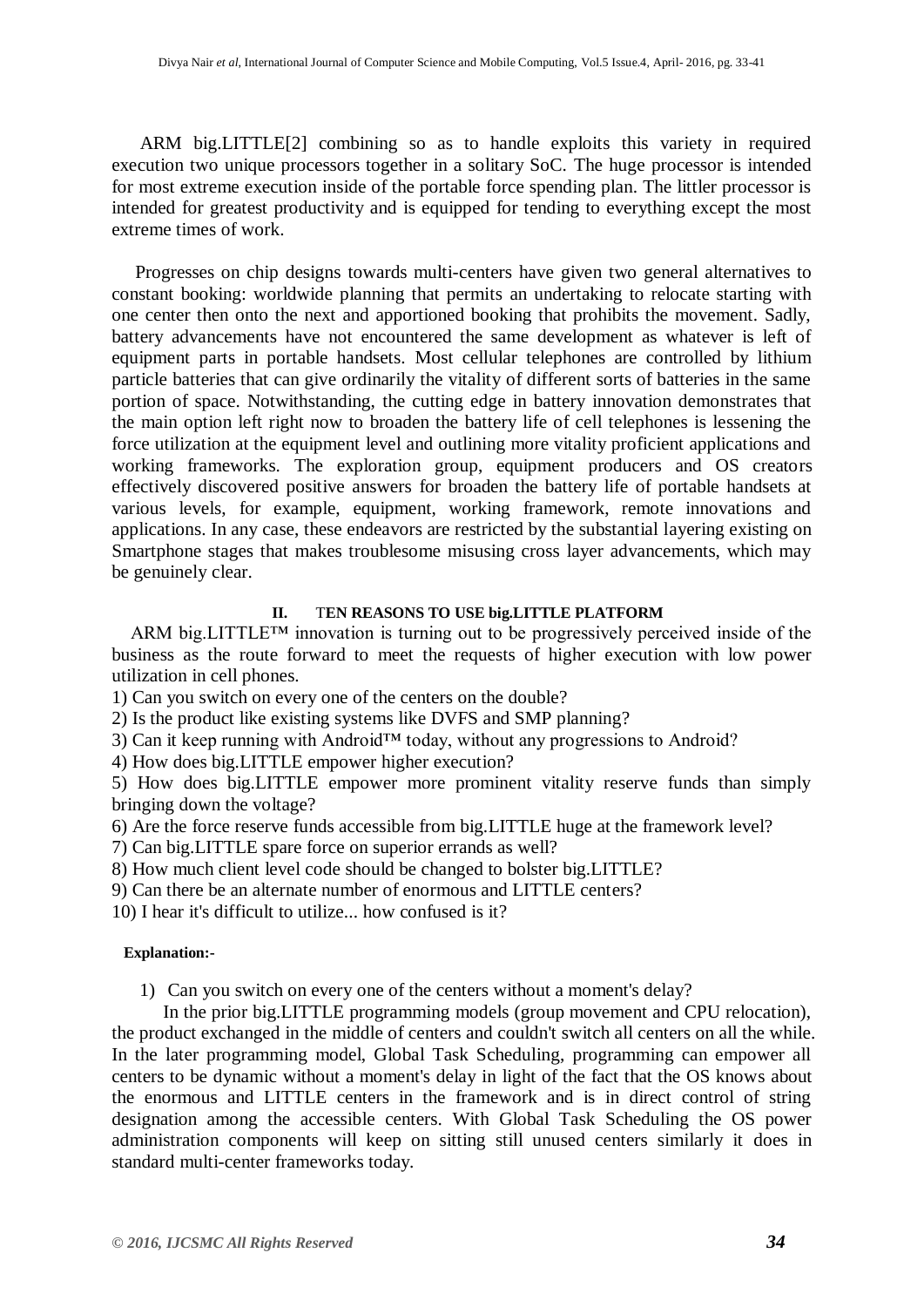#### 2) Is the product like existing components like DVFS and SMP planning?

In current Smartphone's and tablets, dynamic voltage and recurrence scaling (DVFS) is utilized to adjust to prompt changes in required execution. The relocation methods of big.LITTLE develops this idea by empowering a move to "enormous" CPU centers over the most noteworthy DVFS working purpose of the LITTLE centers. The relocation takes around 30 microseconds. By complexity, the DVFS driver assesses the execution of the OS and the individual centers commonly every 50 milliseconds. It takes around 100 microseconds to change voltage and recurrence. Since the time taken to relocate a CPU or a bunch is shorter than the DVFS change time and a request of size shorter than the OS assessment period for DVFS changes, big.LITTLE moves will empower the processors to keep running at lower working focuses, all the more habitually, and further, be totally undetectable to the client. In the Global Task Scheduling demonstrate, the DVFS instruments are still in operation, however the working framework portion scheduler knows about the huge and LITTLE centers in the framework and tries to load adjust elite strings to superior centers, and low execution or memory bound strings to the high effectiveness centers. This is like SMP burden balancers today, that consequently adjust strings over the centers accessible in the framework, and unmoving unused centers. In big.LITTLE Global Task Scheduling, the same system is in operation, yet the OS monitors the heap history of every string and uses that history in addition to ongoing execution examining to adjust strings properly among enormous and LITTLE centers.

#### 3) Can it keep running with Android today, without any progressions to Android?

big.LITTLE programming is accessible as a patch set to the Linux part. It successfully works underneath Android in the portion. The Global Task Scheduling programming (ARM's usage of Global Task Scheduling is called big.LITTLE MP in the open source tree) is facilitated on a Linaro git tree that is uninhibitedly available to all, and it is presently upstream accommodation. The patch set can be connected to the standard Linux piece working underneath Android. ARM has shown Global Task Scheduling on a few advancement sheets and with lead accomplices on generation silicon at private occasions and at Mobile World Congress and CES. The main creation usage of big.LITTLE utilize the Cluster and CPU movement modes, as the product solidify date for those frameworks happened in 2012. Worldwide Task Scheduling is normal on creation frameworks beginning in the second 50% of 2013.

#### 4) How does big.LITTLE empower higher execution?

As a result of the vicinity of exceedingly proficient Cortex®-A7 centers, SoC creators can tune the Cortex-A15 processor for elite realizing that normal force can stay well inside of the current portable force envelope. This permits the utilization of the higher throughput Cortex-A15 CPU at full limit for blasts of execution, throttling back on voltage and recurrence then moving work to LITTLE centers for maintained and foundation execution. Moreover, in the Global Task Scheduling programming show, the OS can dispense extra work to the Cortex-A7 CPUs when the Cortex-A15 CPUs are all completely stacked. Today this is most valuable in benchmarks such as Antutu, Geekbench, ANDeBench, and other multi-center workloads, yet as programming develops to exploit extra centers, the vicinity of extra centers in the big.LITTLE framework will permit higher total execution. At last, we watch that numerous key workloads today, for example, web skimming, highlight maybe a couple extremely requesting strings (WebViewCoreThread and urfaceFlinger in Android). This sort of workload is extremely appropriate to big.LITTLE - the elite strings can each be allotted to a superior Cortex-A15 CPU, while the foundation strings can be booked to one or all the more LITTLE CPUs. By allotting the lower execution strings to the LITTLE CPUs, the whole limit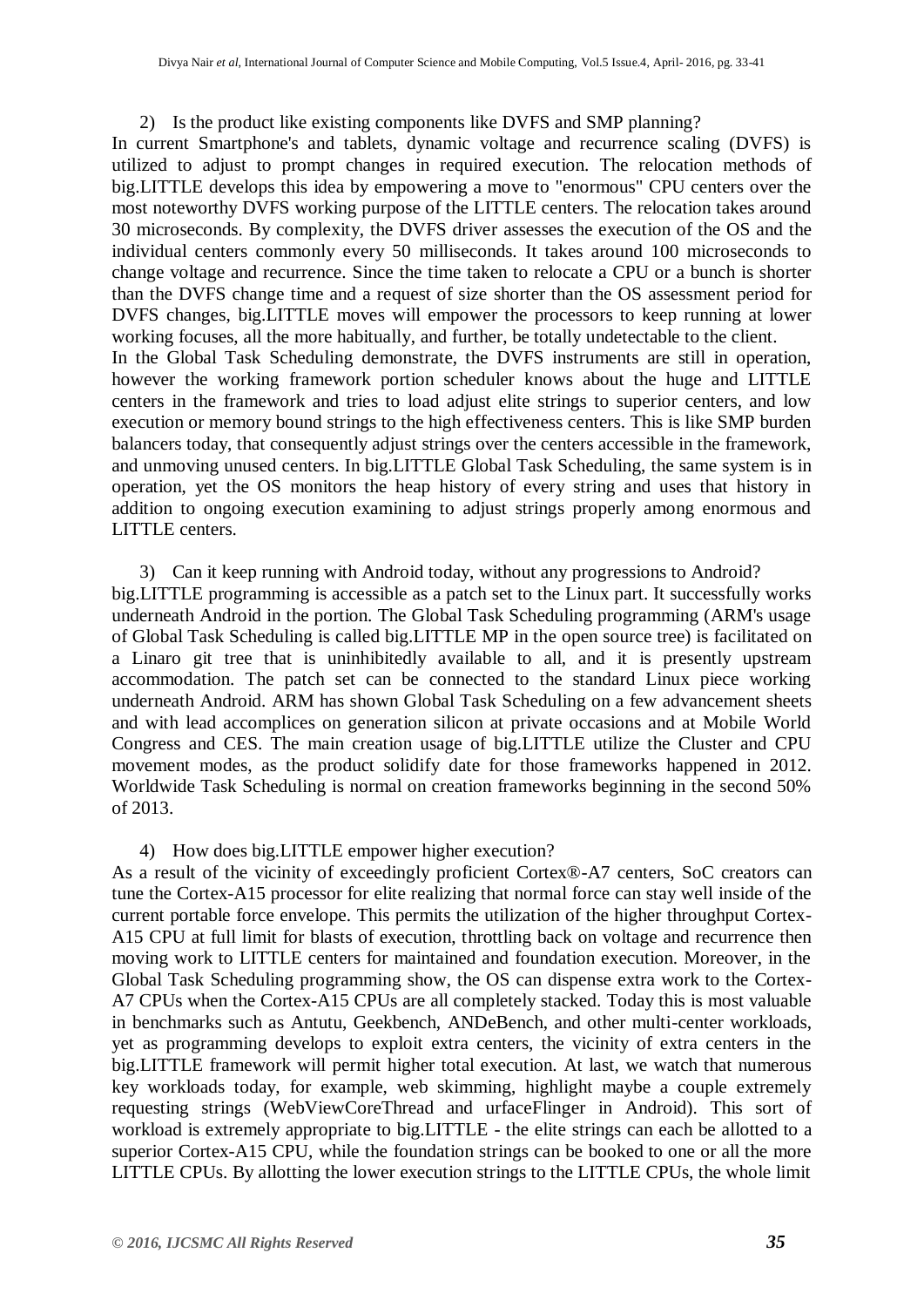of the superior centers can be given to the most requesting strings, empowering higher execution generally speaking.

5) How does big.LITTLE empower more prominent vitality funds than simply bringing down the voltage?

The Cortex-A15 bunch and the Cortex-A7 group in current era big.LITTLE SoCs can keep running at free frequencies. Elective methodologies have supported the utilization of indistinguishable centers with nonconcurrent voltage scaling to diminish vitality. With big.LITTLE, the huge and LITTLE centers can scale voltage and decrease vitality further by relocating less serious work to an easier pipeline that is 3x more effective. Over the entire execution scope of the LITTLE CPU centers, they empower vitality investment funds essentially higher than voltage scaling alone.

Just big.LITTLE has the advantage of a tuned small scale engineering that is 3 or more times the productivity of the superior CPUs.

•LITTLE centers are manufactured utilizing a totally diverse smaller scale engineering than the enormous centers, so the LITTLE centers spare force by the way of their less complex outline, notwithstanding the voltage and recurrence scaling advantage.

•The LITTLE centers can be executed to target lower spillage and a more direct execution point, freely from the physical usage of the enormous centers that are frequently tuned for higher recurrence.

At last this implies big.LITTLE offers a more noteworthy chance to spare force, than with a solitary CPU small scale engineering usage. There are some strong advantages to offbeat DVFS inside of a CPU bunch. We see offbeat DVFS as a support of the idea of versatile innovation has points of interest well beyond this. The parallel improvement of these innovations demonstrates an execution and a decent arrangement in its own privilege. In any case, big.LITTLE quality of the ARM Ecosystem - they will vie for appropriation in the business sector, and every methodology will probably develop after some time taking into account that opposition at a speedier pace than if a solitary engineering and execution were all that existed.

6) Are the force reserve funds accessible from big.LITTLE huge at the framework level? Sparing fifty percent or a greater amount of the force of the CPU subsystem is a huge sparing at the framework level. At the point when consolidated with DVFS, power gating, clock gating, and maintenance modes, big.LITTLE assumes in vital part in the general force administration of a cell phone, and it brings open doors for future force decrease as programming force administration arrangements develop and work all the more firmly together to oversee close down, center relocation, voltage, and recurrence in an organized approach. Main concern, the force decreases are great now, and they will show signs of improvement.

# 7) Can big.LITTLE spare force on superior assignments as well?

Superior applications have times of lower force, for instance when sitting tight for client info or while the GPU is dynamic. Amid these periods, existing Smartphone SoCs downshift to bring down DVFS focuses and/or unmoving the centers. We can see that amid play, a HD dashing amusement causes the DVFS components to sit without moving the double center Cortex-A9 CPUs a fraction of the time, while working beneath 1GHz more than ninety percent of the time. These unmoving periods and low recurrence states outline to LITTLE centers and present the chance to spare vitality, notwithstanding for an elite workload such as the GT Racer HD amusement. Different cases of elite workloads that have low force periods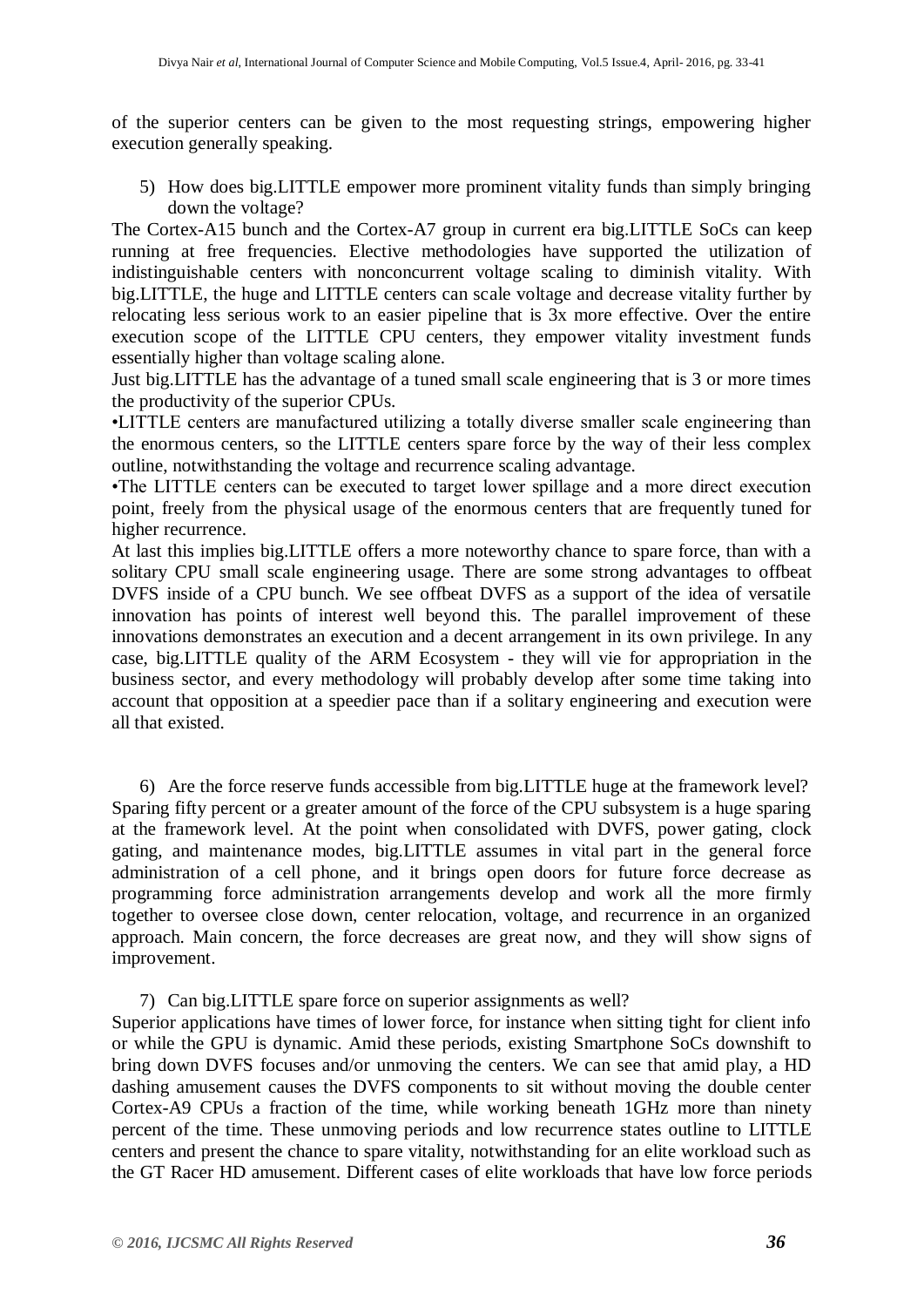flourish. Web skimming quickly after a page is rendered, superior assignments that are tending to memory. Due to the to a great degree quick relocation of work from enormous to LITTLE centers, even brief times of lower power can be mapped to LITTLE CPUs to spare vitality.

8) How much client level code should be changed to bolster big.LITTLE?

None. Choices about whether to utilize enormous or LITTLE centers are the employment of the OS. big.LITTLE is a force administration procedure that is totally imperceptible to client level programming, much like element voltage and recurrence scaling (DVFS) or CPU shutdown in a multi-center SoC. There are chances to be misused when utilizing big.LITTLE that can be driven by client space. Client space can know whether a string is vital to client experience, and for instance permit client interface strings to utilize huge CPUs, while counteracting foundation strings/applications from doing as such. Different cases incorporate keeping the utilization of huge centers when the screen is off, or sticking strings being used situations where you know you can do the process with simply LITTLE centers, say amid a call. Client space has the chance to take you that tad bit further, yet none of these systems are required and big.LITTLE does not require any client space mindfulness for it to spare vitality and convey elite.

9) Can there be an alternate number of huge and LITTLE core?

We expect this sort of lopsided framework topology, with various quantities of enormous and LITTLE centers, to wind up more regular as big.LITTLE, Global Task Scheduling is all the more comprehensively conveying starting in the second 50% of 2013.

10) I hear it's difficult to utilize... how muddled is it?

The product is quite clear. There are no client level or middleware level code changes. The big.LITTLE programming lies completely in part space and is conveyed as a moderately little fix set that is connected by the silicon merchant in board and chip bolster libraries. There is some tuning by the silicon merchant and OEM, likewise to the way DVFS working focuses and center shutdown approaches are tuned in standard multi-center frameworks today. The patch is in the portion, thus straightforward to the client - once you fabricate it, and tune it, it just works. The application designer can get every one of the advantages of big.LITTLE (fast Global Task Switching, ideal productivity, higher execution) essentially, as all the joining work has been finished by ARM and the ARM accomplices in view of precisely this. ARM has an illustration equipment execution of big.LITTLE utilizing the Versatile Express V2Ping the Versatile Express V2P-CA15\_A7 CoreTile, which is an awesome beginning stage for assessment

# **III. RECOGNIZED PROBLEMS**

 The advancement and outline of cutting edge versatile processors is fundamentally guided by the accompanying elements:

1) At the high end: high register ability yet inside of the warm limits

2) At the low execution end: low power utilization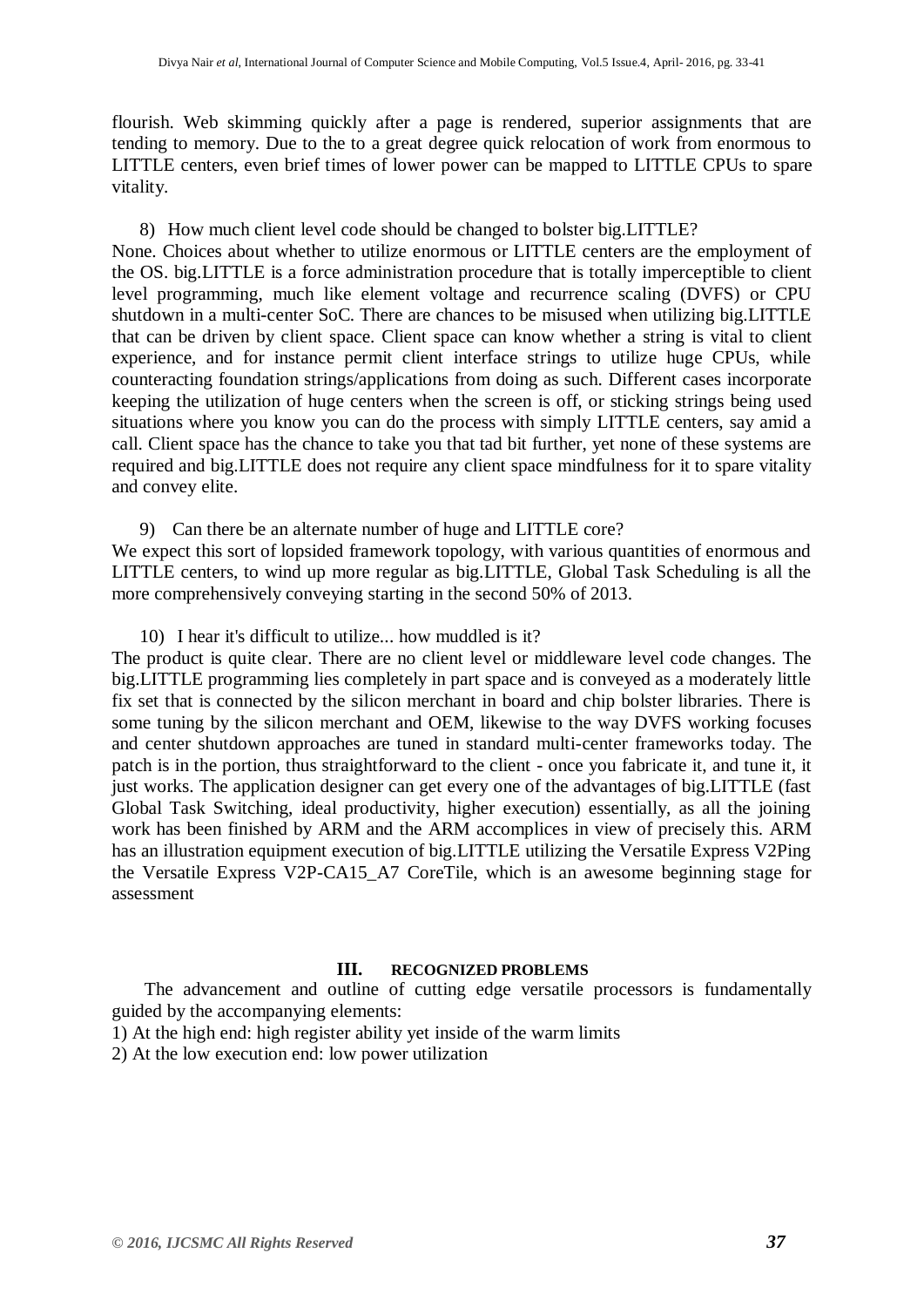|           |                        |                          | c w            | 3.59  |  |
|-----------|------------------------|--------------------------|----------------|-------|--|
|           | <b>Battery</b>         |                          | $\sum$ REFRESH | H     |  |
|           | 92% - Not charging     |                          |                |       |  |
|           |                        | 1d 1h 47m 31s on battery |                |       |  |
| ۰         | Screen                 |                          |                | 48%   |  |
| <u>(o</u> | <b>Tablet idle</b>     |                          |                | 14%   |  |
| re s      | <b>Android OS</b>      |                          |                | 13%   |  |
|           | Wi-Fi                  |                          |                | 12%   |  |
|           | Maps                   |                          |                | $5\%$ |  |
|           | Gmail                  |                          |                | $2\%$ |  |
| <b>A</b>  | <b>Android System</b>  |                          |                | 2%    |  |
| 大         | <b>Google Services</b> |                          |                | 2%    |  |
|           |                        |                          |                |       |  |
|           |                        |                          |                |       |  |
|           |                        |                          |                |       |  |
|           | Û                      | ≏                        | Ū              |       |  |

Fig. Utilisation of battery

ARM big.LITTLE™ innovation has been intended to address these requirements.big.LITTLE innovation is a heterogeneous handling engineering which utilizes two sorts of processor."LITTLE" processor are for the most part intended for greatest force proficiency and "enormous" processors are for the most part intended for greatest figuring execution. A standout amongst the most discernable elements of the big.LITTLE engineering is a down to earth support for movement centers in two distinct sorts convey the same direction set engineering as well as offer an extraordinarily composed interconnection transport for information exchange between the groups. Through coupling huge and LITTLE centers the big.LITTLE engineering is equipped for worldwide planning to accomplish superior with most extreme vitality proficiency. Roused by the front line heterogeneous multi-center engineering we concentrate on worldwide booking and illustrate "how great worldwide planning is for a big.LITTLE stage contrasted with existing parceled planning comes closer from both center usage and vitality utilization perspective.

Henceforth the normal objectives are: 1) Feasibility optimality

2) Energy optimality

#### **IV. IDENTIFIED SOLUTION**

To achieve the goals, we need to determine the following cluster configurations:

• On and Off status of each cluster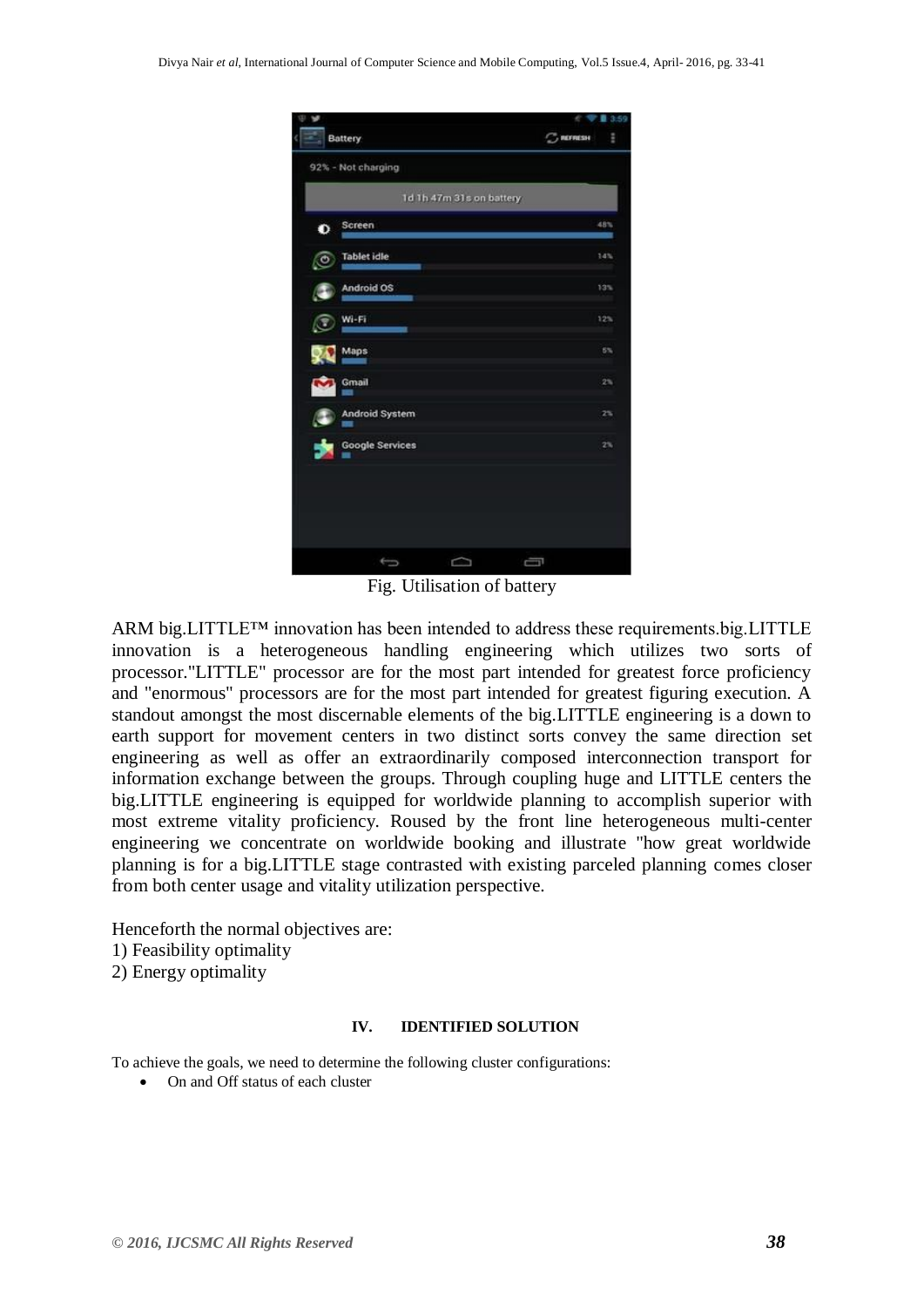#### Software execution model for big.LITTLE



Fig: big.LITTLE Software model

#### *CPU MIGRATION*

- Each big core is paired with LITTLE core.
- Only one core is active at any one time.
- Active core in the pair is chosen according to current load conditions.
- Same no of processors in both the cluster.

#### *Global Task Scheduling*

- Scheduler is aware of the differences in compute capability capacity between big and little cores.
- Statistical data and heuristics are used to track the performance requirement and use this information to decide which type of processor to use for each thread.
- Unused processor can be turned off.
- Reaction time of this model with variation in load condition is much faster than CPU migration model.

# *How the task is allocated?*

 The difficulty is to determine which task is intensive and which are light and to track this in real time. The scheduler does this by tracking the load average of each thread across its running time. It is done using two configurable thresholds:-

- The up migration threshold
- The down migration threshold

#### **Techniques to determine when to migrate a task between big and little processors**

# **1) FORK MIGRATION**

When fork system call issues to create a new software thread. No historical load information is available. Defaults to a big core for new threads. Benefits demanding tasks without being expensive**.**

# **2) WAKE MIGRATION**

Task that was previously idle becomes ready to run, the scheduler needs to decide which processor will execute the task. Tracked load history of a task is used.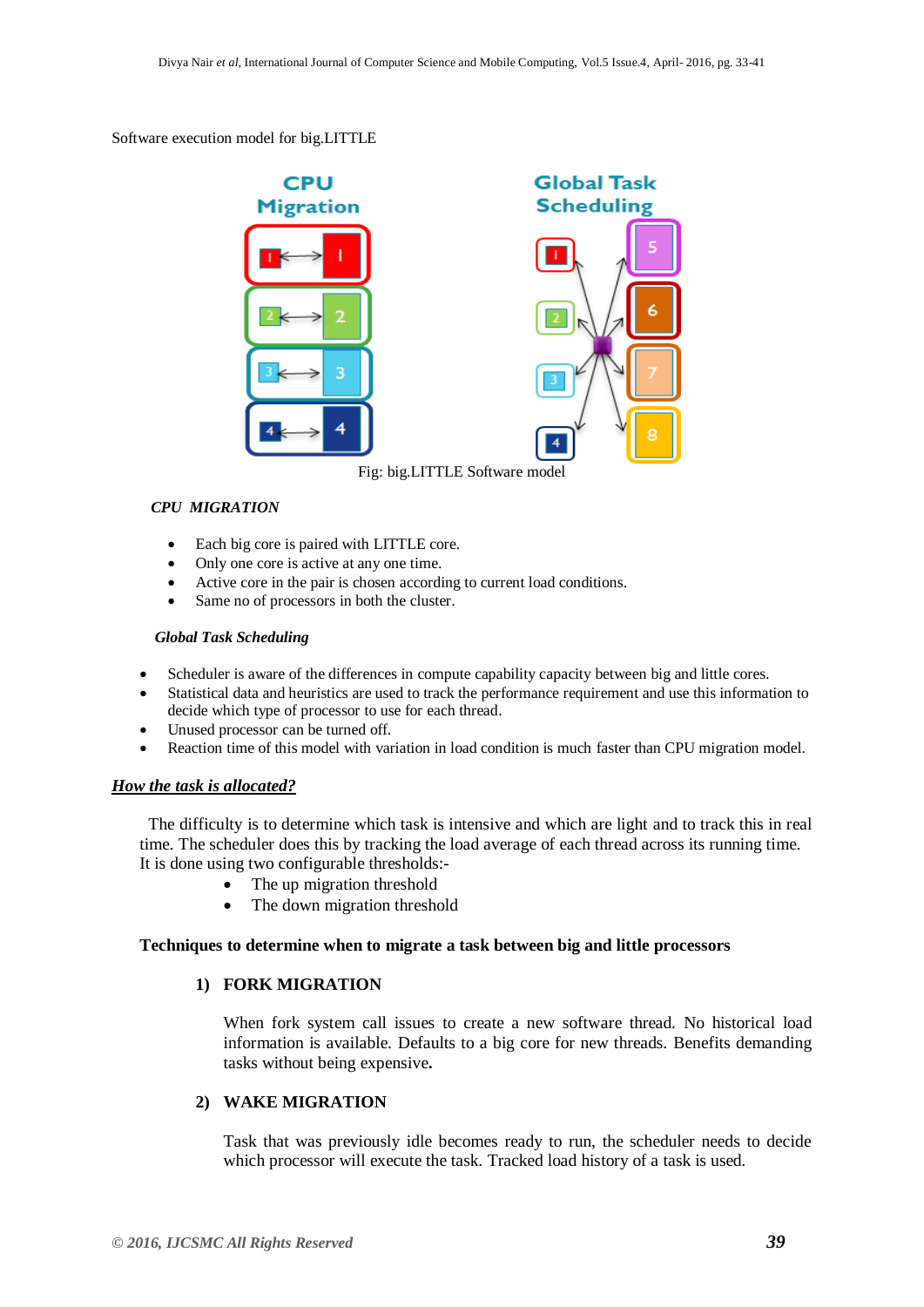The assumption is that the task will resume on the same cluster as before.The load metric does not actually gets updated for a sleeping task.Means that tasks that are periodically busy will always tend to wake up on a big core.

#### **3) Forced Migration**

It manages the issue of long running programming strings which don't rest frequently. Intermittently the scheduler checks the present string running on every LITTLE core. In the event that it's followed load surpasses the up movement limit the undertaking is exchanged to a big core.

#### **4) Idle-Pull Migration**

It is designed to make best use of active big cores. When a big core has no task to run a check is made on all LITTLE cores. If there is a task with higher load metric then it is migrated to the idle big core. It is performance beneficial.

#### **5) Offload Migration**

Offload migration works to periodically migrate thread downwards to LITTLE cores to make use of unused compute capacity. Threads which are migrated downwards in this way remain candidates for up migration, if they exceed the threshold at the next scheduling opportunity. This is also performance beneficial**.**



Fig:-Operating System Model With Prioritized Task Scheduling